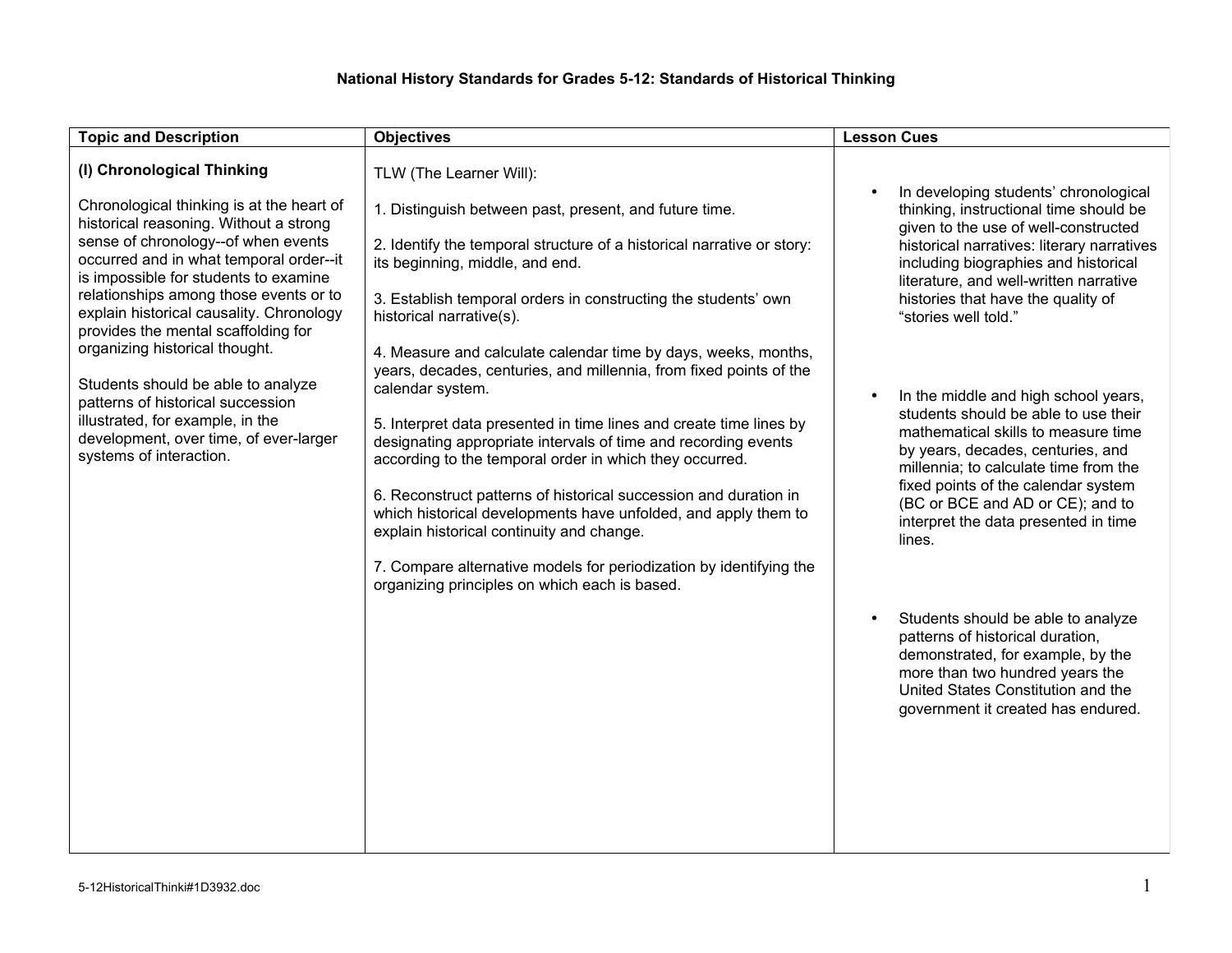| <b>Topic and Description</b>                                                                                                                                                                                                                                                                                                                                                                                                                                                                                                                                                                                                                                                                                                                                                                                           | <b>Objectives</b>                                                                                                                                                                                                                                                                                                                                                                                                                                                                                                                                                                                                                                                                                                                                                                                                                                                                                                                                                                                                                                                                                                                                                                                                                                                                                                                                                                                                                                                                                                                                                                                                                                                                                                                                                                                                                                                                                                                                                                                                                                                                                                                                                                                           | <b>Lesson Cues</b>                                                                                                                                                                                                                                                                                                                                                                                                                                                                                                                                                                                                                                                                                                                                                                                                                                                                                                                                                                                                                                                                                                                                                                                                                                                                                                                                                                                                                                                                             |
|------------------------------------------------------------------------------------------------------------------------------------------------------------------------------------------------------------------------------------------------------------------------------------------------------------------------------------------------------------------------------------------------------------------------------------------------------------------------------------------------------------------------------------------------------------------------------------------------------------------------------------------------------------------------------------------------------------------------------------------------------------------------------------------------------------------------|-------------------------------------------------------------------------------------------------------------------------------------------------------------------------------------------------------------------------------------------------------------------------------------------------------------------------------------------------------------------------------------------------------------------------------------------------------------------------------------------------------------------------------------------------------------------------------------------------------------------------------------------------------------------------------------------------------------------------------------------------------------------------------------------------------------------------------------------------------------------------------------------------------------------------------------------------------------------------------------------------------------------------------------------------------------------------------------------------------------------------------------------------------------------------------------------------------------------------------------------------------------------------------------------------------------------------------------------------------------------------------------------------------------------------------------------------------------------------------------------------------------------------------------------------------------------------------------------------------------------------------------------------------------------------------------------------------------------------------------------------------------------------------------------------------------------------------------------------------------------------------------------------------------------------------------------------------------------------------------------------------------------------------------------------------------------------------------------------------------------------------------------------------------------------------------------------------------|------------------------------------------------------------------------------------------------------------------------------------------------------------------------------------------------------------------------------------------------------------------------------------------------------------------------------------------------------------------------------------------------------------------------------------------------------------------------------------------------------------------------------------------------------------------------------------------------------------------------------------------------------------------------------------------------------------------------------------------------------------------------------------------------------------------------------------------------------------------------------------------------------------------------------------------------------------------------------------------------------------------------------------------------------------------------------------------------------------------------------------------------------------------------------------------------------------------------------------------------------------------------------------------------------------------------------------------------------------------------------------------------------------------------------------------------------------------------------------------------|
| II) Historical Comprehension<br>One of the defining features of historical<br>narratives is their believable recounting<br>of human events. Beyond that, historical<br>narratives also have the power to<br>disclose the intentions of the people<br>involved, the difficulties they<br>encountered, and the complex world in<br>which such historical figures actually<br>lived.<br>The skills students will learn include:<br>Identifying the central question<br>1.<br>the historical narrative seeks to<br>answer<br>Defining the purpose,<br>2.<br>perspective, or point of view<br>from which the narrative has<br>been constructed<br>Reading the historical<br>3.<br>explanation or analysis with<br>meaning<br>Recognizing the rhetorical cues<br>4.<br>that signal how the author has<br>organized the text. | 1. TLW identify the author or source of the historical<br>document or narrative and assess its credibility.<br>TLW reconstruct the literal meaning of a historical passage<br>2.<br>by identifying who was involved, what happened, where it<br>happened, what events led to these developments, and<br>what consequences or outcomes followed.<br>3.<br>TLW identify the central question(s) the historical narrative<br>addresses and the purpose, perspective, or point of view<br>from which it has been constructed.<br>TLW differentiate between historical facts and historical<br>4.<br>interpretations but acknowledge that the two are related;<br>that the facts the historian reports are selected and reflect<br>therefore the historian's judgment of what is most<br>significant about the past.<br>TLW read historical narratives imaginatively, taking into<br>account what the narrative reveals of the humanity of the<br>individuals and groups involved—their probable values,<br>outlook, motives, hopes, fears, strengths, and<br>weaknesses.<br>TLW appreciate historical perspectives (see paragraph two<br>6.<br>in "cues" section)<br>TLW draw upon data in historical maps in order to obtain or<br>7.<br>clarify information on the geographic setting in which the<br>historical event occurred, its relative and absolute location,<br>the distances and directions involved, the natural and man-<br>made features of the place, and critical relationships in the<br>spatial distributions of those features and historical event<br>occurring there.<br>TLW utilize visual, mathematical, and quantitative data<br>8.<br>presented in charts, tables, pie and bar graphs, flow charts,<br>Venn diagrams, and other graphic organizers to clarify,<br>illustrate, or elaborate upon information presented in the<br>historical narrative.<br>TLW draw upon visual, literary, and musical sources<br>9.<br>including: (a) photographs, paintings, cartoons, and<br>architectural drawings; (b) novels, poetry, and plays; and,<br>(c) folk, popular and classical music, to clarify, illustrate, or<br>elaborate upon information presented in the historical<br>narrative. | Instructional focus should allow students<br>to read historical stories, biographies,<br>autobiographies, and narratives, With<br>comprehension, students must develop<br>the ability to read imaginatively, to take<br>into account what the narrative reveals of<br>the humanity of the individuals and<br>groups involved—their motives and<br>intentions, their values and ideas, their<br>hopes, doubts, fears, strengths, and<br>weaknesses.<br>Comprehending historical narratives<br>requires, also, that students develop<br>historical perspectives, the ability to<br>describe the past on its own terms,<br>through the eyes and experiences of<br>those who were there. By studying the<br>literature, diaries, letters, debates, arts,<br>and artifacts of past peoples, students<br>should learn to avoid "present-<br>mindedness" by not judging the past<br>solely in terms of the norms and values<br>of today but taking into account the<br>historical context in which the events<br>unfolded.<br>Comprehending historical narratives will<br>also be facilitated if students are able to<br>draw upon the data presented in<br>historical maps; visual, mathematical,<br>and quantitative data presented in a<br>variety of graphic organizers; and a<br>variety of visual sources such as<br>historical photographs, political cartoons,<br>paintings, and architecture in order to<br>clarify, illustrate, or elaborate upon the<br>information presented in the text. |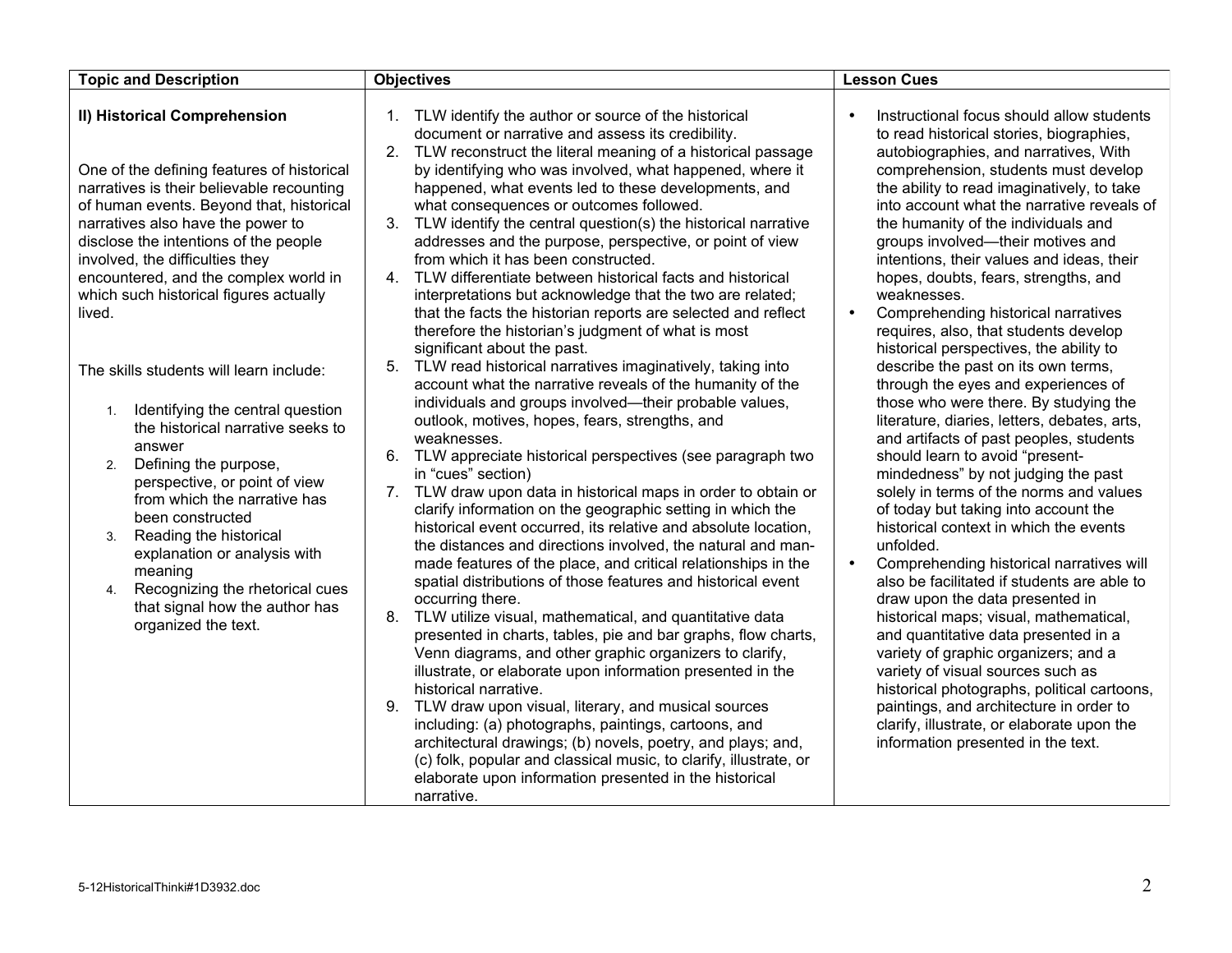| <b>Topic and Description</b>                                                                                                                                                                                                                                                                                                                                                                                                                                                                                                                                                                                                                                                                                                                                                                                                                                                                                                     | <b>Objectives</b>                                                                                                                                                                                                                                                                                                                                                                                                                                                                                                                                                                                                                                                                                                                                                       | <b>Lesson Cues</b>                                                                                                                                                                                                                                                                                                                                                                                                                                                         |
|----------------------------------------------------------------------------------------------------------------------------------------------------------------------------------------------------------------------------------------------------------------------------------------------------------------------------------------------------------------------------------------------------------------------------------------------------------------------------------------------------------------------------------------------------------------------------------------------------------------------------------------------------------------------------------------------------------------------------------------------------------------------------------------------------------------------------------------------------------------------------------------------------------------------------------|-------------------------------------------------------------------------------------------------------------------------------------------------------------------------------------------------------------------------------------------------------------------------------------------------------------------------------------------------------------------------------------------------------------------------------------------------------------------------------------------------------------------------------------------------------------------------------------------------------------------------------------------------------------------------------------------------------------------------------------------------------------------------|----------------------------------------------------------------------------------------------------------------------------------------------------------------------------------------------------------------------------------------------------------------------------------------------------------------------------------------------------------------------------------------------------------------------------------------------------------------------------|
| (III) Historical Analysis and<br>Interpretation<br>Students need to realize that historians may<br>differ on the facts they incorporate in the<br>development of their narratives and disagree<br>as well on how those facts are to be<br>interpreted.                                                                                                                                                                                                                                                                                                                                                                                                                                                                                                                                                                                                                                                                           | TLW:<br>1. Compare and contrast differing sets of ideas, values,<br>personalities, behaviors, and institutions by identifying likenesses<br>and differences.<br>2. Consider multiple perspectives of various peoples in the past<br>by demonstrating their differing motives, beliefs, interests, hopes,<br>and fears.                                                                                                                                                                                                                                                                                                                                                                                                                                                  | One of the most common problems in<br>helping students to become<br>thoughtful readers of historical<br>narrative is the compulsion students<br>feel to find the one right answer, the<br>one essential fact, the one<br>authoritative interpretation. "Am I on<br>the right track?" "Is this what you                                                                                                                                                                     |
| To engage in historical analysis and<br>interpretation students must draw upon their<br>skills of historical comprehension. Analysis<br>builds upon the skills of comprehension; it<br>obliges the student to assess the evidence<br>on which the historian has drawn and<br>determine the soundness of interpretations<br>created from that evidence.                                                                                                                                                                                                                                                                                                                                                                                                                                                                                                                                                                           | 3. Analyze cause-and-effect relationships bearing in mind<br>multiple causation including (a) the importance of the individual in<br>history; (b) the influence of ideas, human interests, and beliefs;<br>and (c) the role of chance, the accidental and the irrational.<br>4. Draw comparisons across eras and regions in order to define<br>enduring issues as well as large-scale or long-term<br>developments that transcend regional and temporal boundaries.                                                                                                                                                                                                                                                                                                     | want?" they ask. Or, worse yet, they<br>rush to closure, reporting back as<br>self-evident truths the facts or<br>conclusions presented in the<br>document or text.                                                                                                                                                                                                                                                                                                        |
| Well-written historical narrative has the<br>power to promote students' analysis of<br>historical causality--of how change occurs in<br>society, of how human intentions matter,<br>and how ends are influenced by the means<br>of carrying them out, in what has been<br>called the tangle of process and outcomes.<br>Finally, well-written historical narratives can<br>also alert students to the traps of lineality<br>and inevitability.<br>A related trap is that of thinking that events<br>have unfolded inevitably--that the way things<br>are is the way they had to be, and thus that<br>individuals lack free will and the capacity for<br>making choices. Unless students can<br>conceive that history could have turned out<br>differently, they may unconsciously accept<br>the notion that the future is also inevitable or<br>predetermined, and that human agency and<br>individual action count for nothing. | 5. Distinguish between unsupported expressions of opinion and<br>informed hypotheses grounded in historical evidence.<br>6. Compare competing historical narratives.<br>7. Challenge arguments of historical inevitability by formulating<br>examples of historical contingency, of how different choices could<br>have led to different consequences.<br>8. Hold interpretations of history as tentative, subject to changes<br>as new information is uncovered, new voices heard, and new<br>interpretations broached.<br>9. Evaluate major debates among historians concerning<br>alternative interpretations of the past.<br>10. Hypothesize the influence of the past, including both the<br>limitations and the opportunities made possible by past<br>decisions. | These problems are deeply rooted in<br>the conventional ways in which<br>textbooks have presented history: a<br>succession of facts marching straight<br>to a settled outcome. To overcome<br>these problems requires the use of<br>more than a single source: of history<br>books other than textbooks and of a<br>rich variety of historical documents<br>and artifacts that present alternative<br>voices, accounts, and interpretations<br>or perspectives on the past |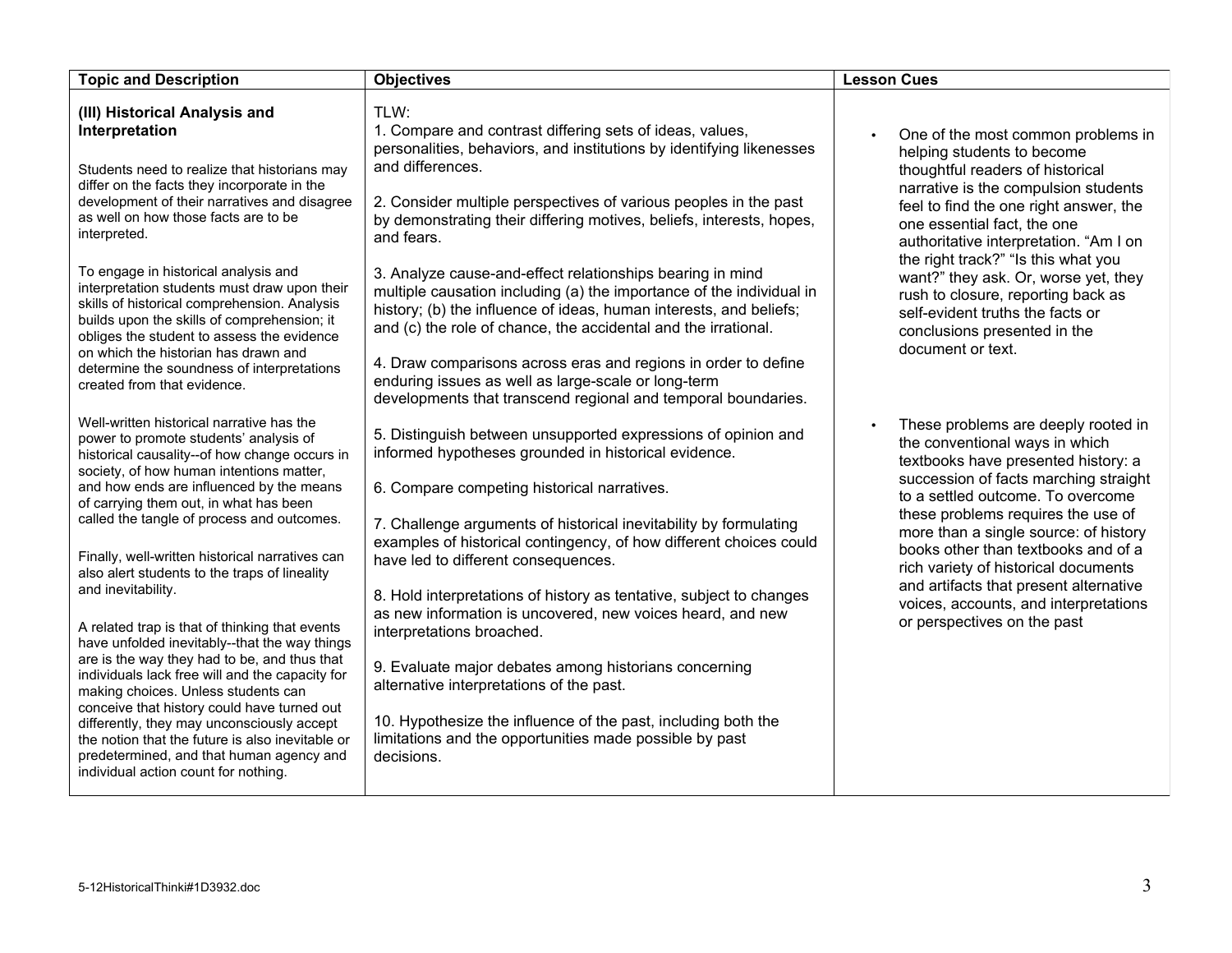| <b>Topic and Description</b>                                                                                                                                                                                                                                                                                                                                                                                                                                                                                                                                                                                                                                                                                                                                                                                                                                                                                                                                                             | <b>Objectives</b>                                                                                                                                                                                                                                                                                                                                                                                                                                                                                                                                                                                                                                                                                                                                                                                                                                                                                                                                                                                                                                                                                                                                                                                                                                                                                                                                                                                                                                                                                                                                                                     | <b>Lesson Cues</b>                                                                                                                                                                                                                                                                                                                                                                                                                                                                                                                                                                                                                                                                                              |
|------------------------------------------------------------------------------------------------------------------------------------------------------------------------------------------------------------------------------------------------------------------------------------------------------------------------------------------------------------------------------------------------------------------------------------------------------------------------------------------------------------------------------------------------------------------------------------------------------------------------------------------------------------------------------------------------------------------------------------------------------------------------------------------------------------------------------------------------------------------------------------------------------------------------------------------------------------------------------------------|---------------------------------------------------------------------------------------------------------------------------------------------------------------------------------------------------------------------------------------------------------------------------------------------------------------------------------------------------------------------------------------------------------------------------------------------------------------------------------------------------------------------------------------------------------------------------------------------------------------------------------------------------------------------------------------------------------------------------------------------------------------------------------------------------------------------------------------------------------------------------------------------------------------------------------------------------------------------------------------------------------------------------------------------------------------------------------------------------------------------------------------------------------------------------------------------------------------------------------------------------------------------------------------------------------------------------------------------------------------------------------------------------------------------------------------------------------------------------------------------------------------------------------------------------------------------------------------|-----------------------------------------------------------------------------------------------------------------------------------------------------------------------------------------------------------------------------------------------------------------------------------------------------------------------------------------------------------------------------------------------------------------------------------------------------------------------------------------------------------------------------------------------------------------------------------------------------------------------------------------------------------------------------------------------------------------|
| (IV) Historical Research Capabilities<br>Perhaps no aspect of historical thinking<br>is as exciting to students or as<br>productive of their growth in historical<br>thinking as "doing history."<br>Historical inquiry proceeds with the<br>formulation of a problem or set of<br>questions worth pursuing. In the most<br>direct approach, students might be<br>encouraged to analyze a document,<br>record, or site itself. Who produced it,<br>when, how, and why? What is the<br>evidence of its authenticity, authority,<br>and credibility? What does it tell them of<br>the point of view, background, and<br>interests of its author or creator? What<br>else must they discover in order to<br>construct a useful story, explanation, or<br>narrative of the event of which this<br>document or artifact is a part? What<br>interpretation can they derive from their<br>data, and what argument can they<br>support in the historical narrative they<br>create from the data? | TLW:<br>1. Formulate historical questions from encounters with historical<br>documents, eyewitness accounts, letters, diaries, artifacts,<br>photos, historical sites, art, architecture, and other records from<br>the past.<br>2. Obtain historical data from a variety of sources, including:<br>library and museum collections, historic sites, historical photos,<br>journals, diaries, eyewitness accounts, newspapers, and the like;<br>documentary films, oral testimony from living witnesses,<br>censuses, tax records, city directories, statistical compilations,<br>and economic indicators.<br>3. Interrogate historical data by uncovering the social, political,<br>and economic context in which it was created; testing the data<br>source for its credibility, authority, authenticity, internal<br>consistency and completeness; and detecting and evaluating<br>bias, distortion, and propaganda by omission, suppression, or<br>invention of facts.<br>4. Identify the gaps in the available records and marshal<br>contextual knowledge and perspectives of the time and place in<br>order to elaborate imaginatively upon the evidence, fill in the<br>gaps deductively, and construct a sound historical interpretation.<br>5. Employ quantitative analysis in order to explore such topics as<br>changes in family size and composition, migration patterns,<br>wealth distribution, and changes in the economy.<br>6. Support interpretations with historical evidence in order to<br>construct closely reasoned arguments rather than facile<br>opinions. | Historical research inquiries can arise<br>at critical turning points in the<br>historical narrative presented in the<br>text.<br>They might be generated by<br>encounters with historical documents,<br>eyewitness accounts, letters, diaries,<br>artifacts, photos, a visit to a historic<br>site, a record of oral history, or other<br>evidence of the past.<br>Worthy inquiries are especially likely<br>to develop if the documents students<br>encounter are rich with the voices of<br>people caught up in the event and<br>sufficiently diverse to bring alive to<br>students the interests, beliefs, and<br>concerns of people with differing<br>backgrounds and opposing<br>viewpoints on the event. |